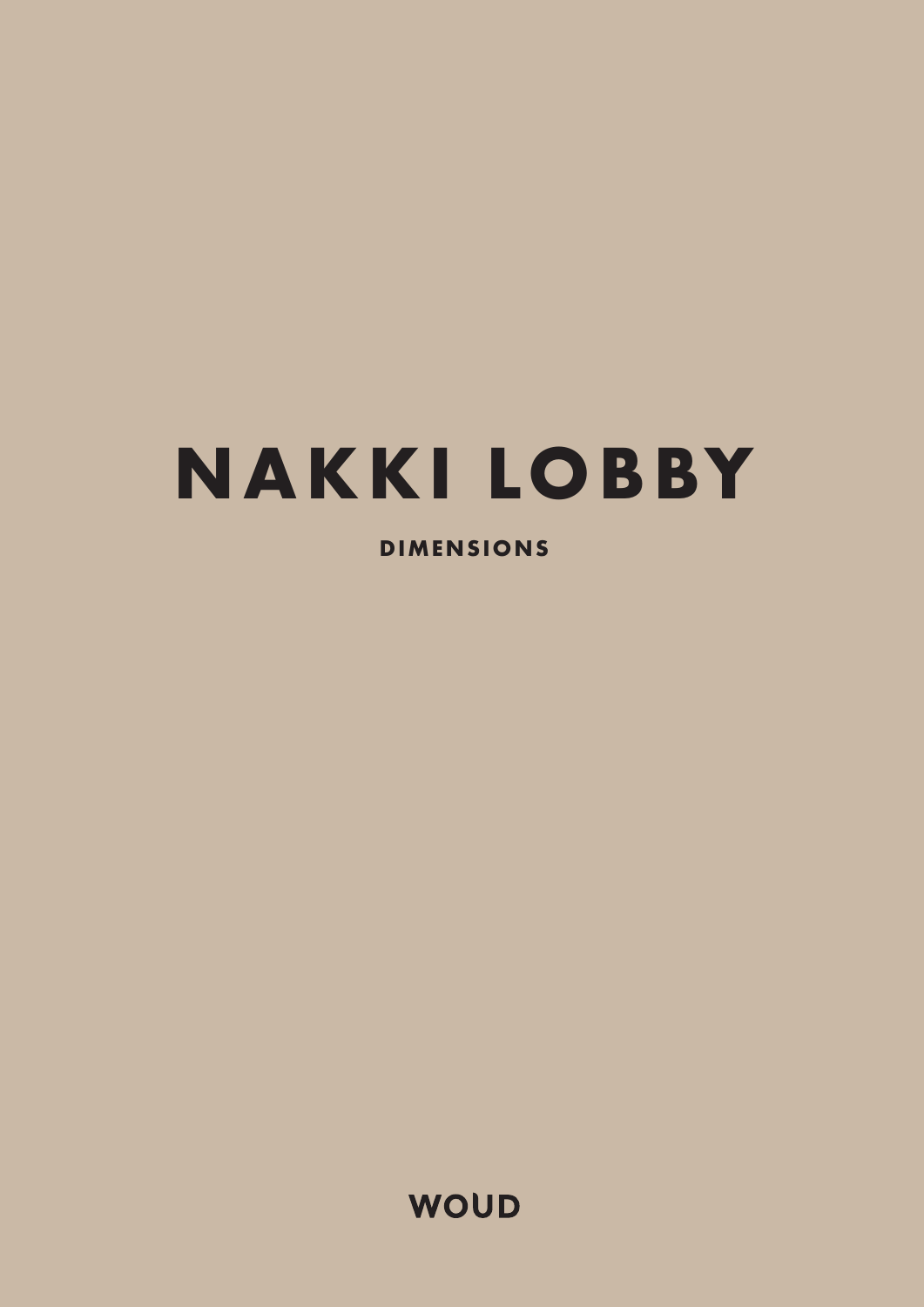### **1-SEATER**



535 MM



535 MM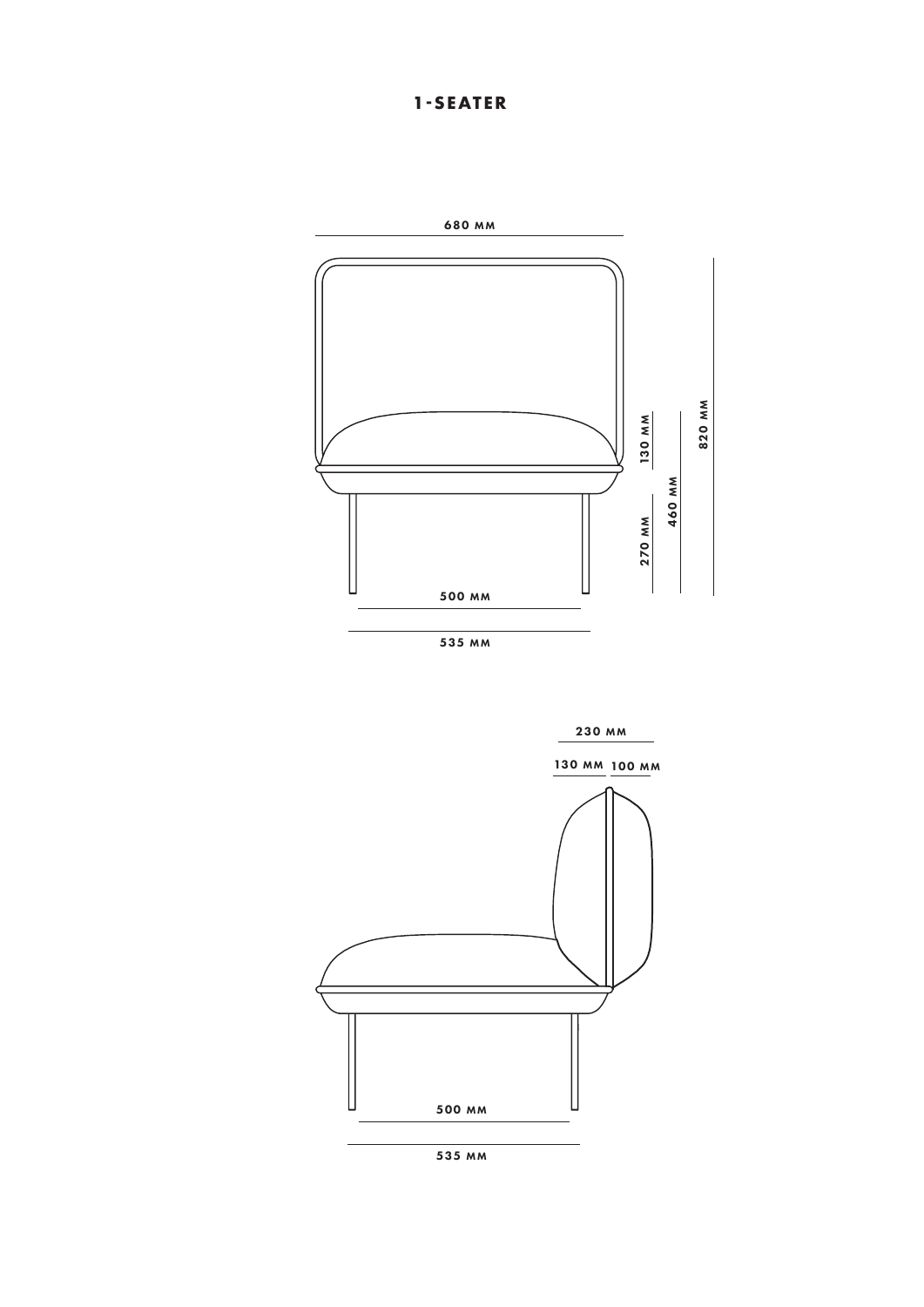#### **CORNER**



**TABLE**

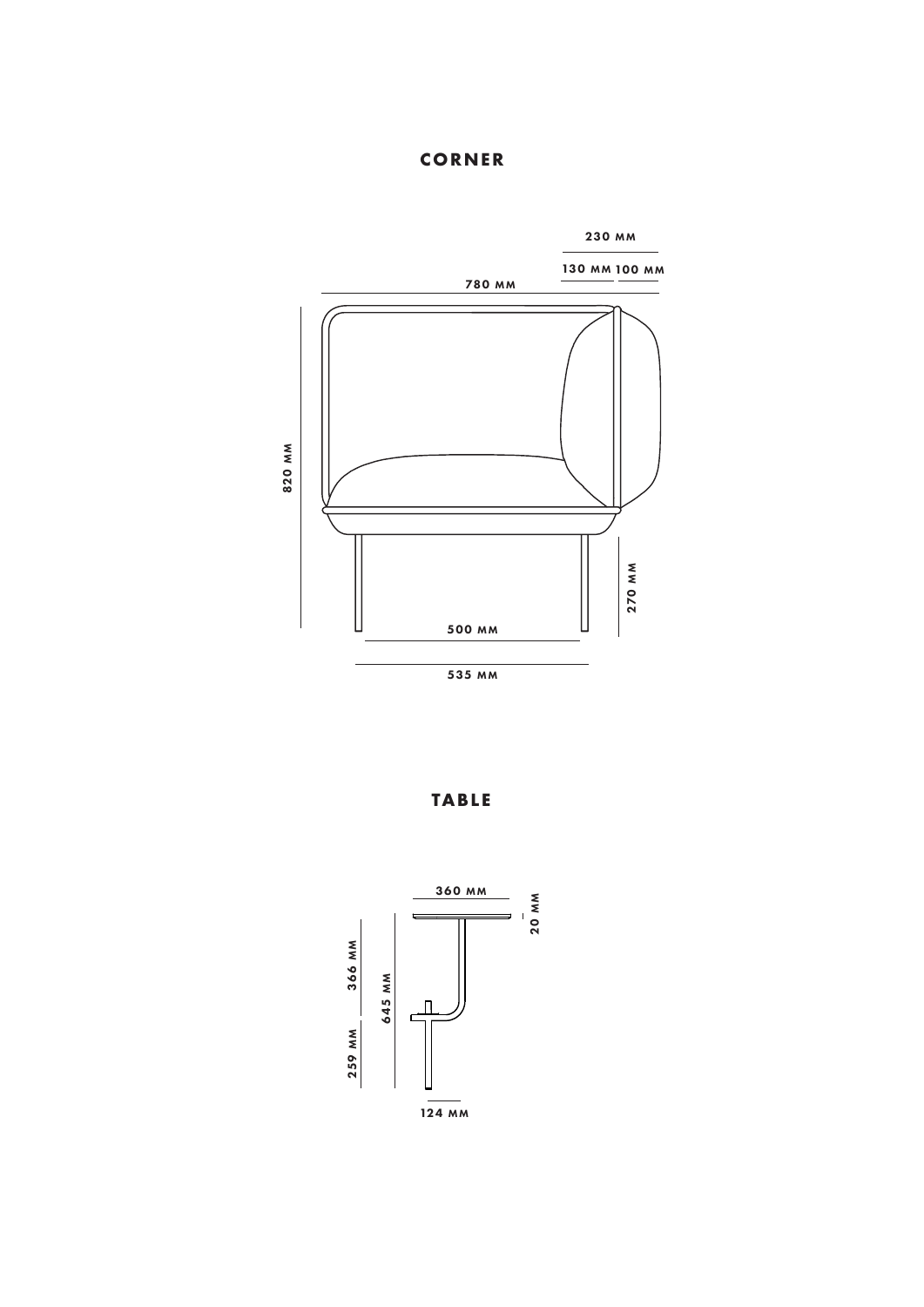### **OTTOMAN**



535 MM



680 MM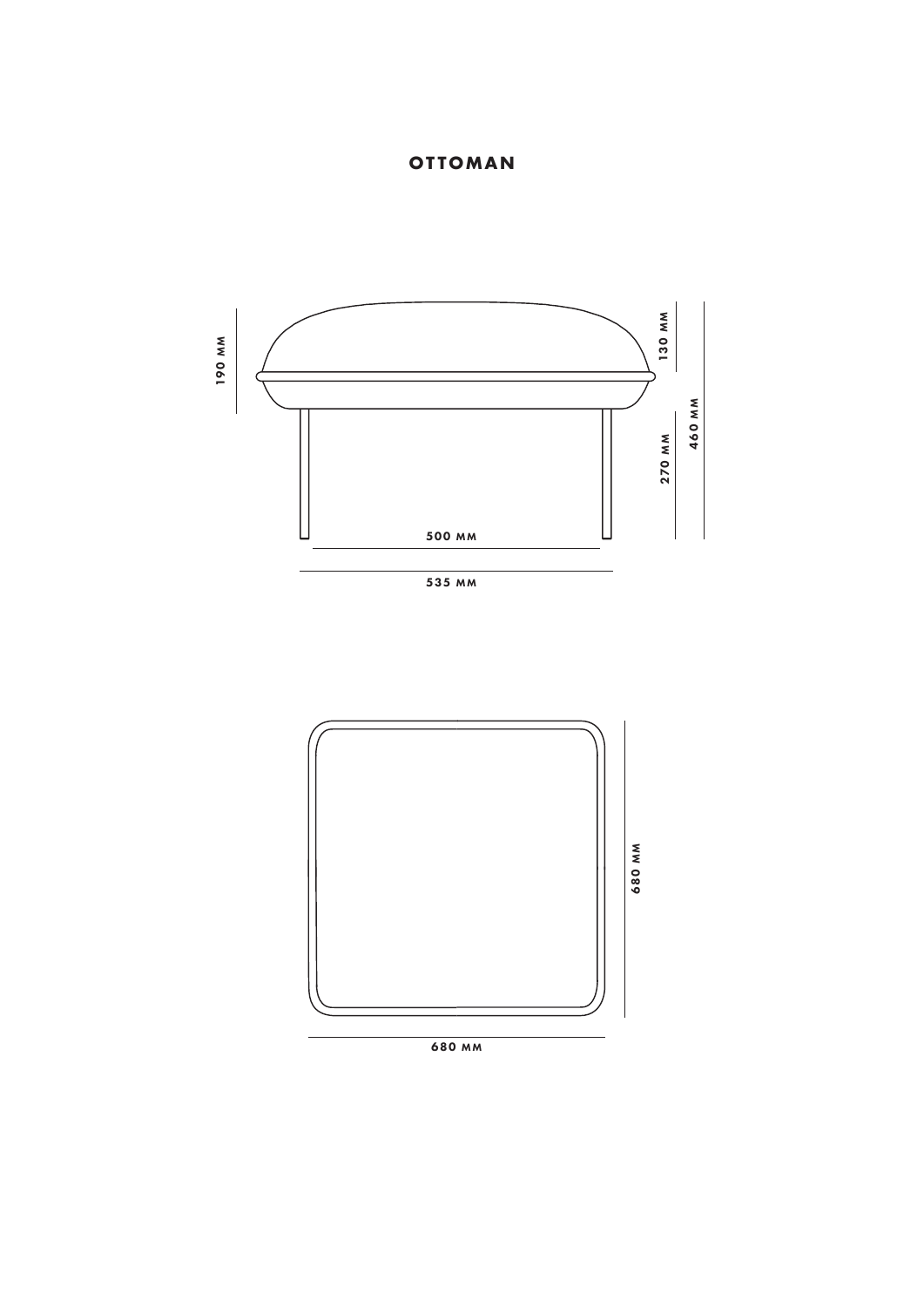### **CHAISE LONGUE (ARM RIGHT)**